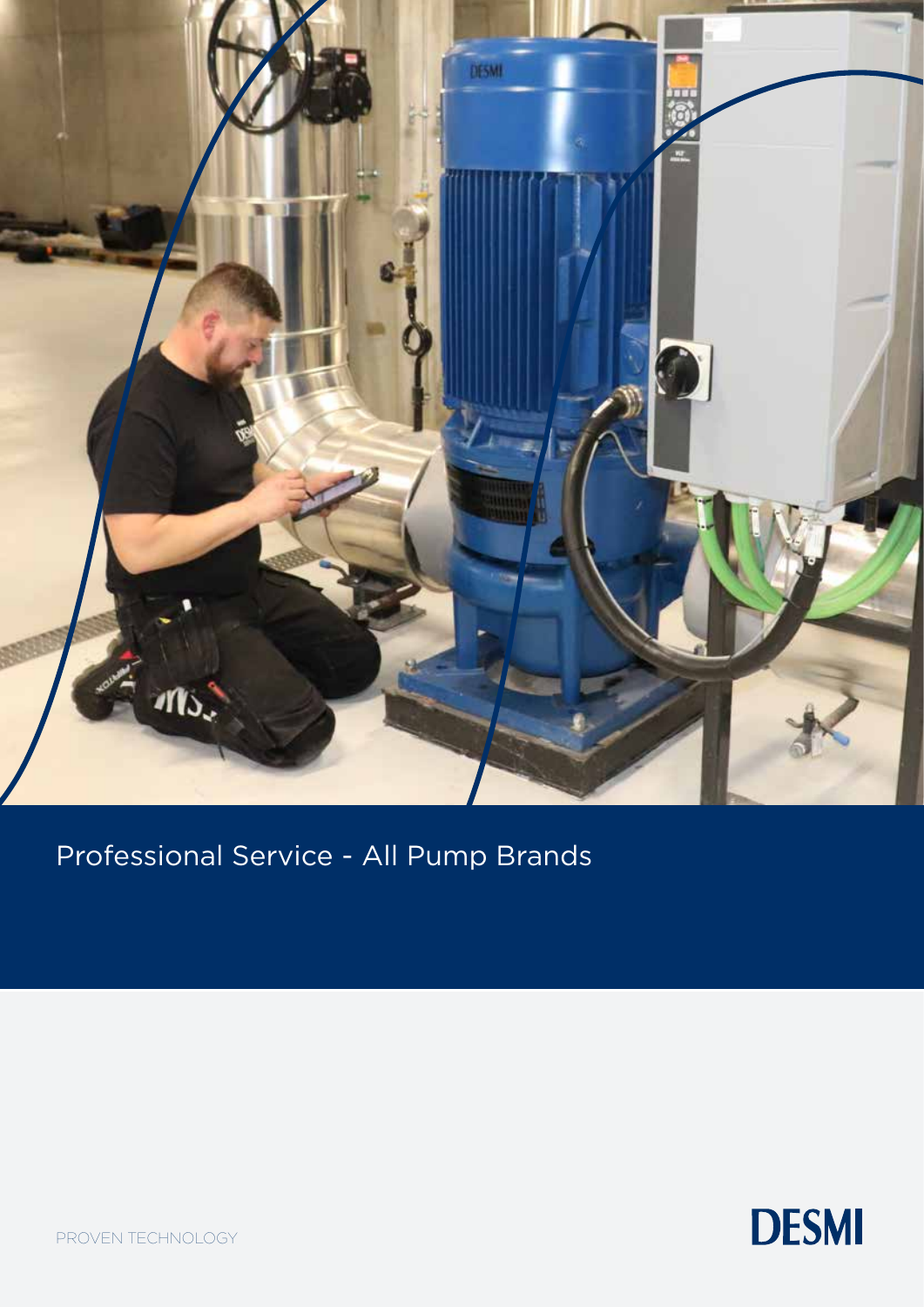## DESMI Service



Please contact us 24 / 7 / 365 over the phone +45 96 32 81 11 or by e-mail to service@desmi.com if you have any questions or problems with your pumps and pumping solutions. Our team of service engineers and technicians are ready to help you.

DESMI provides local, national, and global service, maintenance and repair of all pump types and brands.

We offer:

- Regular or condition-based service
- Preventive maintenance and energy optimization
- Monitoring of pump stations and pumping systems
- Repair of all pump types and brands
- Stocking of replacement pumps and pump parts
- Commissioning

We also offer national service agreements to our key customers. Our long experience in service, maintenance and repair of practically all pump types enables us to solve most service tasks. Our customers and their requirements cover a wide field - privately owned companies, housing associations and facility service for industry and public utilities.

We offer regular service and repair of:

- Submerged and dry-mounted drainage and waste water pumps and systems
- Diesel and electrically driven sprinkler systems
- District heating and cooling pumps
- Pumps for leisure industry
- Industrial pumps
- Booster pumps and systems
- Electric motors both AC & DC
- Gearboxes and mixers



- Visual inspection
- Inspection of shaft seal
- Inspection of drive settings
- Check on bearing noise
- Reading of hours
- Reading of rpm in working point
- Reading of Hz in working point
- Measurement of ampere consumption in working point
- Lubrication of bearings
- Measurement of differential pressure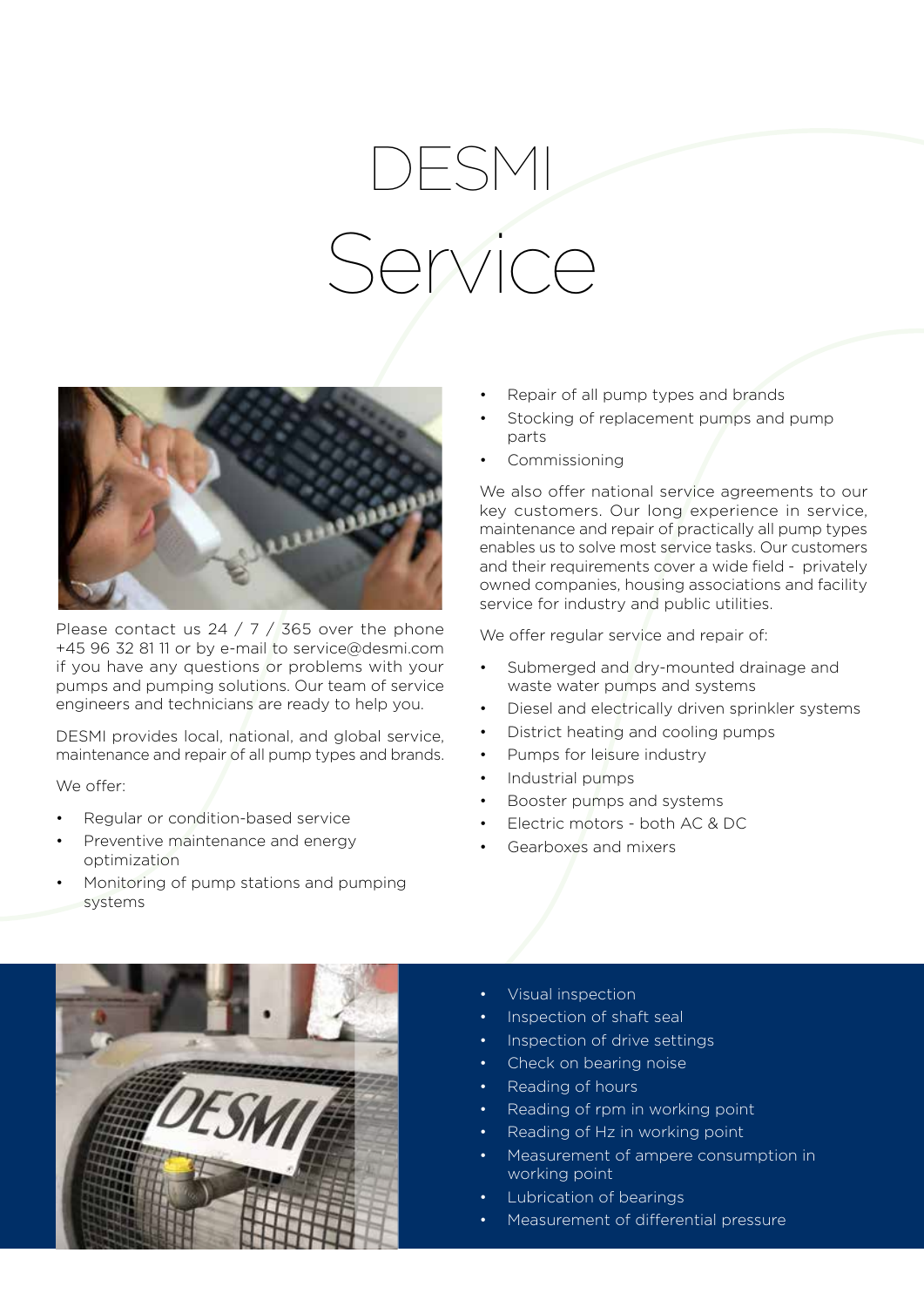## DESMI Pump Service

- Specially trained service engineers
- Specially equipped service vehicles
- Delivery of replacement pumps and new pumps
- Local and global service centres





At our service workshop in Denmark we repair all pump types and brands. We also run capacity tests and handle certification of pumps for the offshore industry.

Procedure for repairs:

- Call +45 96 32 81 11 and receive a service request number
- We receive the pump and prepare a nonbinding quotation
- We inform you about the price and delivery time for the repair and alternatively quote the price of a new pump
- We repair, test and paint the pump or provide you with a new pump

Pump Service – locally and globally

Most service vehicles are equipped with cranes, emergency pumps, and special equipment for diagnosing and fault finding.

Most service engineers use tablets for receipt of emergency orders or ordering spare parts.

## LOCAL AND GLOBAL SERVICE: +45 70 23 63 63

## Security and service

For more than five years, DESMI has cooperated with EnergiGruppen, a Danish company supplying district heating to 15,000 users in the city of Herning, Denmark. Esben Nagskov, engineer at EnergiGruppen, knows DESMI both as a supplier and a service provider.

*»When we were in the market for district heating pumps, DESMI offered the right combination of price and quality. We knew their service department from previous service tasks and co-operation, so we were confident that we could count on a high level of service. Even when we buy oil pumps, DESMI quickly follows up on the technical issues,«* says Esben Nagskov.